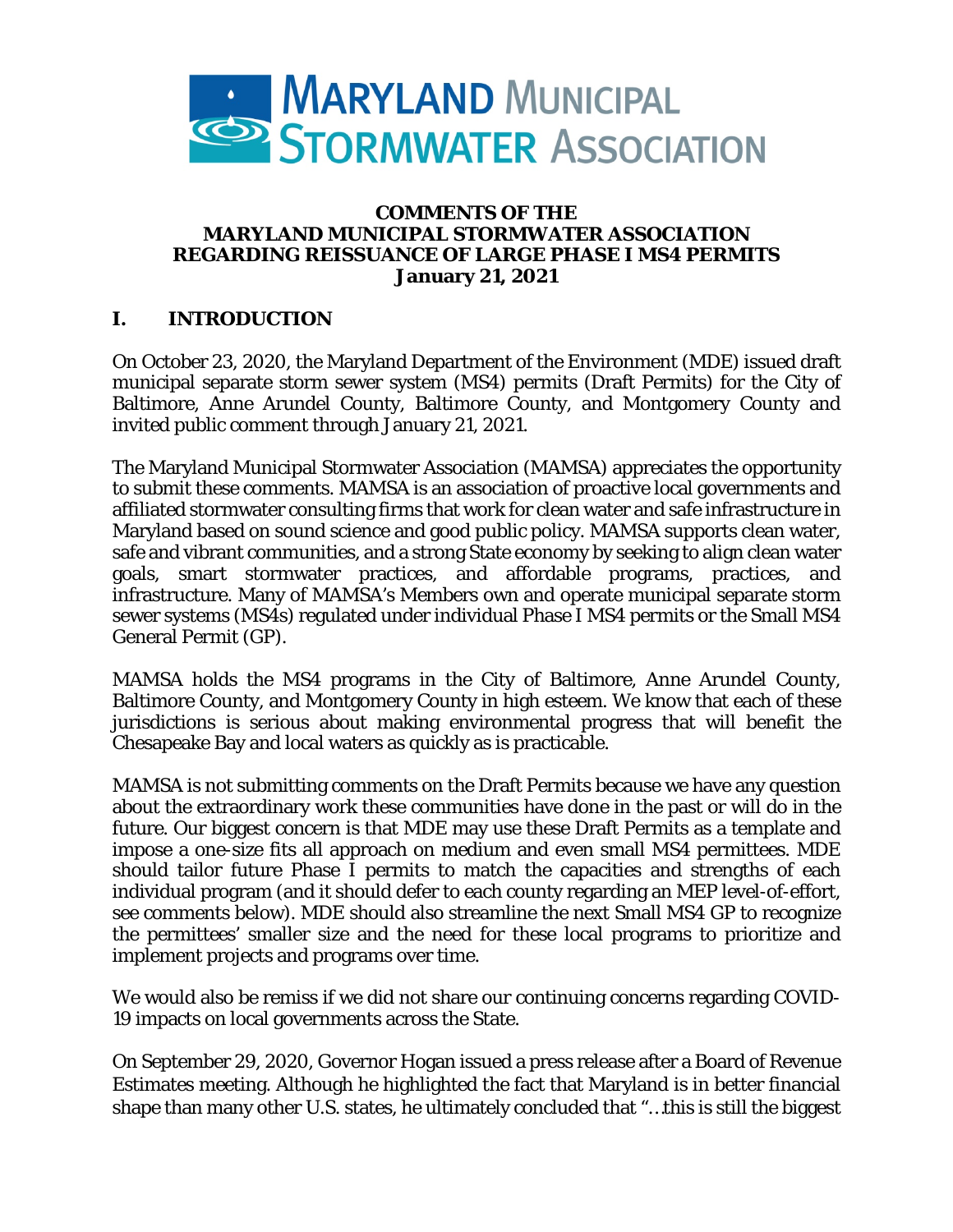fiscal challenge we have ever faced" and that this is "no time to declare victory."[1](#page-1-0) The Governor has subsequently announced emergency legislation for the 2021 General Assembly session that would provide relief for residents and small businesses; however, much of this funding is coming from cuts made by the Board of Public Works.

Maryland's localities are also struggling with potentially significant budgetary impacts from the pandemic. The State's citizens rely on MS4 localities to install, implement, inspect, and maintain the BMPs needed to achieve Bay clean-up goals. If local budgets are negatively impacted by the pandemic in 2021 and beyond, MS4 permittees may find it difficult to move forward with planned BMPs at the rate assumed in pre-COVID schedules.

Unfortunately, the Draft Permits impose new requirements (for example, requirements to develop a county level salt management plan) at exactly the wrong time. Until we have moved past the pandemic, it will be very challenging for any MS4 to ramp up their programs, either from a financial or an operational standpoint.

We appreciate the State's partnership on COVID-related matters throughout 2020, and, although we hope it will not be necessary, we will look to the State for leadership and guidance again in the future if it becomes clear budgetary restrictions will affect our stormwater programs.

Further comments regarding the Draft Permits are set forth below.

### **II. COMMENTS**

# **A. MDE Should Defer to the MS4 Locality on What Constitutes MEP**

On June 7, 2019, MAMSA submitted comments in response to the State's Draft Chesapeake Bay TMDL Phase III Watershed Implementation Plan (Phase III WIP).

MAMSA expressed support for MDE's decision to apply the Clean Water Act's maximum extent practicable (MEP) standard to the next round of permits for large and medium MS4s.[2](#page-1-1) MAMSA questioned, however, MDE's assumption that Phase I MS4s will be able

<span id="page-1-0"></span><sup>1</sup>https://governor.maryland.gov/2020/09/29/governor-hogan-on-covid-19s-impact-on-marylandsbudget-the-biggest-fiscal-challenge-we-have-ever-faced/

<span id="page-1-1"></span><sup>&</sup>lt;sup>2</sup> Both the Draft and Final Phase III WIP included the following statement about MEP and stormwater permits: "To support the development of the next generation (fifth-generation) Phase I MS4 permits (see figure SW-1) the Department considered what pace of implementation can reasonably be expected in each five-year permit term, including limitations on the physical capacity to complete this level of work, i.e., staff, contractors, land availability, permitting delays. Additionally, as the inventory of stormwater management practices for each county increases, a greater share of its annual budget will need to be dedicated to operations and maintenance. This approach corresponds with the idea of local feasibility, or in the context of the CWA, the maximum extent practicable (MEP), instead of defining a restoration pace to meet specific allocations by 2025." (Draft Phase III WIP, p. B-30; Final Phase III WIP, p. B-33).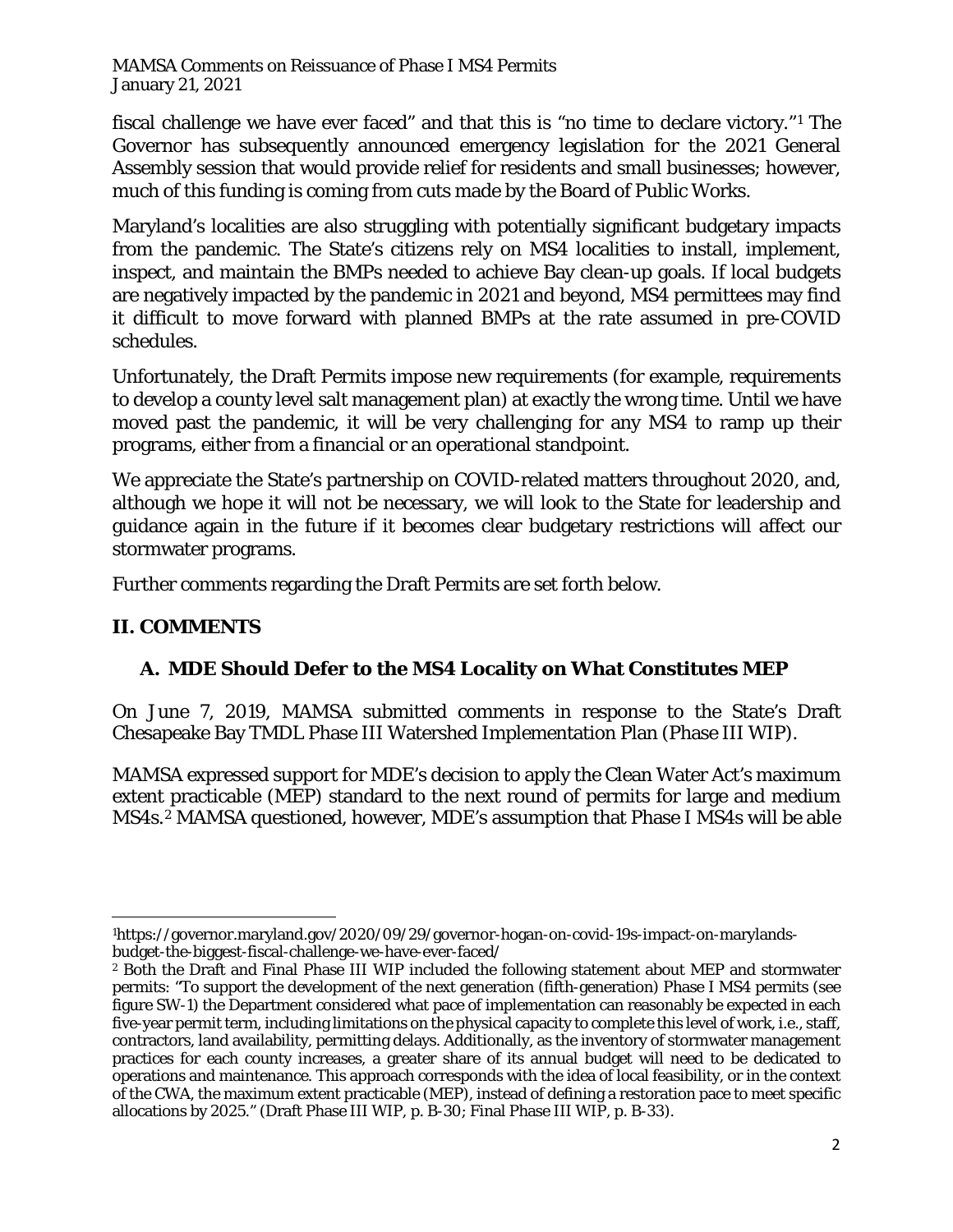to annually restore two percent of impervious surface areas that currently have little or no stormwater treatment.[3](#page-2-0)

MAMSA was pleased that when MDE met with large MS4 permittees regarding this next generation permit, it acknowledged the MEP legal standard, consistent with the Phase III WIP. MAMSA was also pleased that MDE asked each county to submit a restoration portfolio to document the restoration projects that can reasonably be implemented over the next permit term.[4](#page-2-1)

Unfortunately, it appears that MDE took the excellent work of these counties and revised the MEP-based portfolios to increase expectations. For example, Anne Arundel County submitted a portfolio with 1,641 acres of restoration; MDE revised that goal, nearly doubling it to 2,998 acres.<sup>[5](#page-2-2)</sup>

MAMSA has not seen any hard data to support MDE's decision to revise local restoration portfolios; we do not believe MDE has provided this to interested stakeholders. We can only hazard a guess that MDE changed the restoration targets for the large MS4s so that the math works out—e.g., they average out to the cumulative two percent referenced in the Phase III WIP. MDE includes an oblique reference in Draft Fact Sheets to these changes. In the Anne Arundel County Draft Fact Sheet, MDE writes:

Considering the fiscal and physical capacity, the County generated a list of restoration BMPs and programs (i.e., BMP Portfolio) for implementation under this permit. The BMP Portfolio along with a justification narrative was submitted to inform the Department's determination as to the level of effort required for the County to meet the MEP standard. Based on discussions with the County regarding the justification narrative and BMP Portfolio which proposed 1,641 impervious acres, and comparison with the pace of past restoration trends, the Department determined that additional restoration is achievable. Specifically, the Department concluded, based on interest expressed by the County, that more green infrastructure and climate resiliency incentives will likely be implemented, along with other new BMPs included in the 2020 Guidance…Additionally, the County has several wastewater treatment facilities that may be used to generate nutrient credits…In light of these factors, the Department increased the restoration required for this permit term to 2,998 impervious acres. (Draft Fact Sheet, p. 11)

<span id="page-2-0"></span><sup>3</sup> Although MDE retained language in the Final Phase III WIP regarding the two percent assumption, it also promised to "continue to work with permittees on an MEP analysis that will indicate what is feasible." (Final Phase III WIP, p. B-33).

<span id="page-2-1"></span><sup>4</sup> On a related note, MAMSA is also pleased that MDE has clarified in each large MS4 Draft Permit that a benchmark is a goal or target but is "generally not considered to be enforceable." Although we would prefer that MDE drop the word "generally," MDE is absolutely correct that benchmarks are non-enforcement tools used in a clean water context to signal to a permittee that it should make future adjustments to its BMPs, programs, etc.. They are appropriate feed-back loops that drive adaptive management.

<span id="page-2-2"></span><sup>5</sup> MDE increased Baltimore County's 2,451 acres to 2,696 acres, and Montgomery County's 1,649 acres to 1,814 acres. Baltimore City's numbers were unchanged.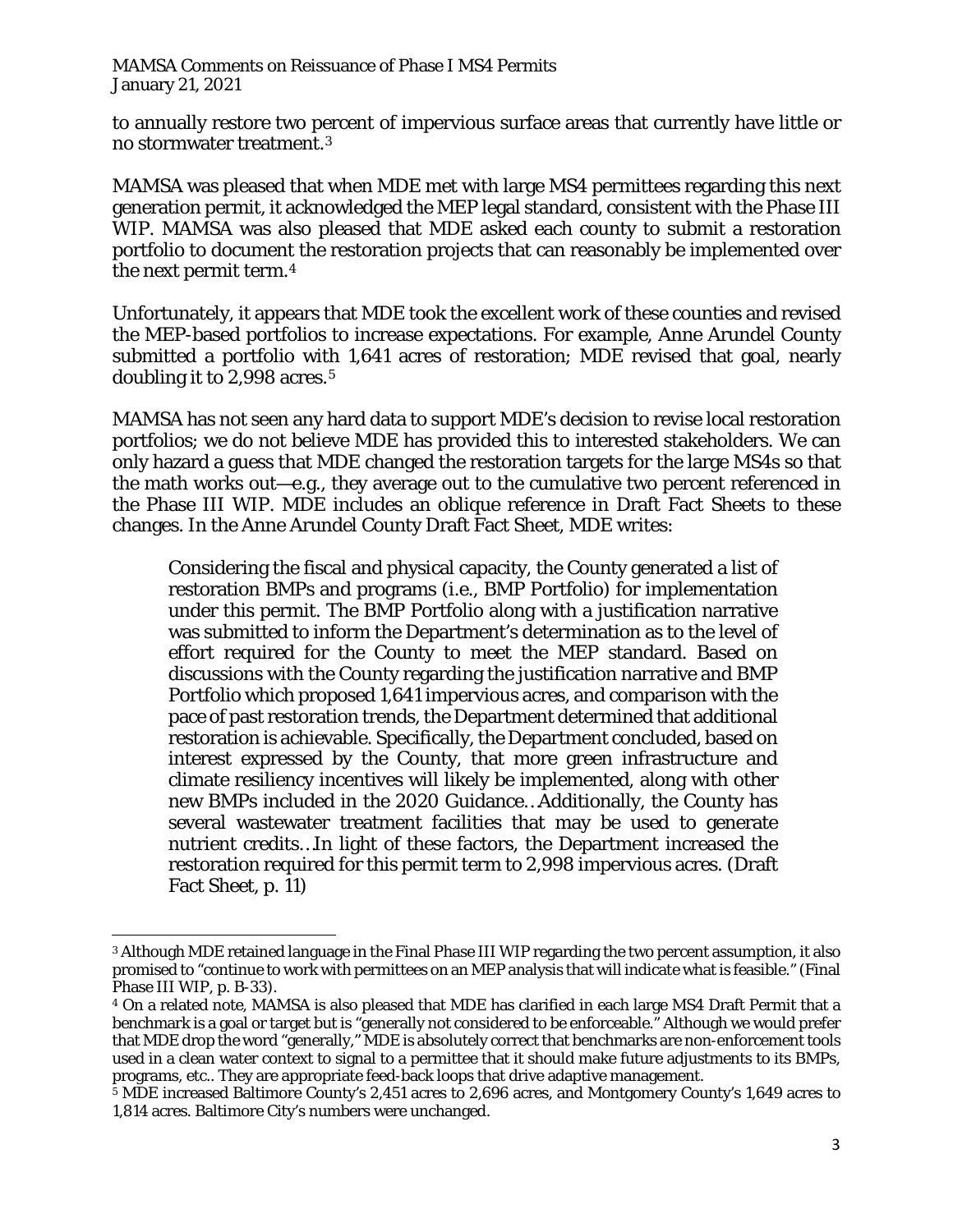It may be that Anne Arundel County, the City of Baltimore, Baltimore County, and Montgomery County are all confident that they will be able to achieve the restoration requirements in their individual permits. If so, that is laudable. If not, MDE should defer to what each county presented as feasible and revise the county's permit accordingly if the county asks for this treatment in individual comments.

More importantly, MAMSA is concerned that MDE still believes two percent per year in restoration is widely achievable. In fact, this is likely unachievable for some Phase I permittees. In some cases, permittees may have already implemented projects that were "low-hanging fruit," leaving fewer options for future restoration projects. In some cases, permittees may be financially strapped or operationally unable to attain this level of restoration each year for the five years of their permit cycle.

We note that the Maryland Association of Counties (MACO) made this point back in 2019 in a letter to the Department: "While the 10-percent-per-5-years rate of progress may be manageable over two permit cycles (or for full achievement of the current 20-percent ISR goal after 10 years), it is likely not sustainable over a longer term as the number of costeffective sites for retrofits shrinks and as the cost for maintaining the expanding inventory of BMPs escalates."

For all of these reasons, MAMSA asks MDE to revise the large Phase I MS4 permits to reflect each county's MEP analysis, if the county so desires. MAMSA also asks MDE to review the medium Phase I MS4 restoration portfolios and defer to a locality if its MEPbased restoration portfolio includes a restoration goal of less than two percent restoration per year.

### **B. MDE Should Not Arbitrarily Limit MS4 Trading with Wastewater Plants**

Each of the Draft Permits limits the use of trades with wastewater treatment plants. For example, Montgomery County will only be authorized to obtain 330 credits from wastewater treatment plants: "The maximum allowable credits obtained from a trade with a wastewater treatment plant shall not exceed 330 equivalent impervious acres restored." (Montgomery County Draft Permit, p. 10).

MDE's formula for determining the trade limitation is 10% of the original portfolio acres plus any additional acres added to the ISR requirement above the level in the restoration portfolio. For all permittees except for Anne Arundel County, this effectively limits trades to a less than 20% of the total acres that must be restored during this permit term.[6](#page-3-0)

<span id="page-3-0"></span><sup>6</sup> Montgomery County's 330 acres is approximately 18% of the total acreage of 1,814. Baltimore County's 490 acres is approximately 18% of the total acreage of 2,696. Baltimore City's 369 acres is approximately 10% of the total acreage of 3,696. Anne Arundel County's 1,521 acres is approximately 50% of the total acreage of 2,998, however this is due in large part to the Department nearly doubling their restoration requirement (see discussion above).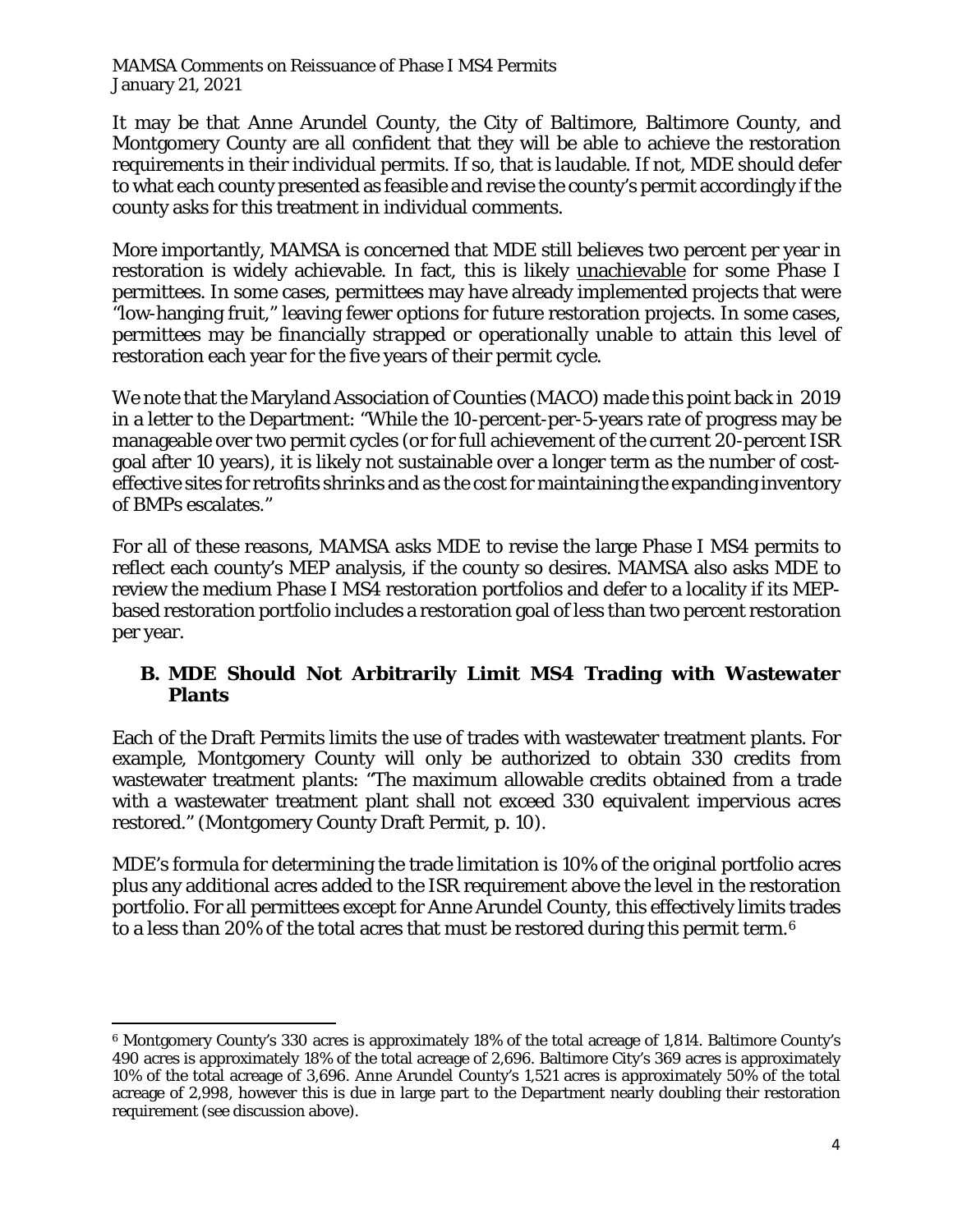This is a significant reduction from the previous permit; MDE did not include such severe limitations when it modified large and medium MS4 permits in 2018 and 2019 to incorporate nutrient trading language.

MAMSA strongly supports nutrient and sediment trading. Maryland's trading program allows dischargers to exchange nutrient credits voluntarily in order to reduce pollutants at a lower cost to local citizens. EPA, the Chesapeake Bay Commission, and numerous other stakeholders also support trading because it is a way to drive faster reductions to the Bay without compromising local water quality.

MDE's support for trading goes back many years before it adopted the State's Trading Regulations in 2018. In 2015, MDE issued a formal policy statement, *Maryland Water Quality Nutrient Trading Policy Statement*, and said that "A number of studies have shown that the potential cost savings from trading increase substantially when regulated stormwater sources can participate and the scope and scale of trading expand." MDE concluded that: "Nutrient trading offers an attractive alternative to more traditional approaches for reducing water quality problems and can often achieve results faster and at a lower cost. Maryland's new trading program provides expanded opportunities for all point and nonpoint sources to access the water quality marketplace as a means to secure for every Marylander the health, economic, and recreational benefits that come from the protection and restoration of the State's water resources."

MAMSA is perplexed that MDE now seeks to limit access to a program that it lauded for many years as an economically beneficial, environmentally protective way to ensure water quality results.

MAMSA urges MDE to drop the arbitrary limitation on MS4 and wastewater trading from the large MS4 permits and to not include it in future individual permits or the Phase II General Permit. Especially given the current COVID-19 situation, MS4 localities may need to rely on trading options to comply with the next round of MS4 permits.

#### **C. MDE Should Add Force Majeure Text to the Permits**

On May 15, 2020, MAMSA sent a letter to MDE on managing the impacts of COVID-19 on local stormwater management. Given the unprecedented nature of the emergency, MAMSA asked that MDE carefully consider any compliance and enforcement issues for stormwater operations during the COVID-19 response. MAMSA also highlighted important financial challenges related to the pandemic, including revenue declines, expense increases, and bond interest rate increases. MAMSA asked that MDE exercise caution with any new regulatory burdens and carefully review any requests for revised capital project implementation schedules. As noted above, MAMSA has been very appreciative of MDE's overall response to this very trying public health situation.

That said, local stormwater managers, who were scrambling to deal with the impacts of this virus in early 2020 and continuing to do their utmost to comply with their permit obligations, would have greatly benefitted from force majeure language in their permits. Maryland's MS4 permits should acknowledge that there are some situations, like the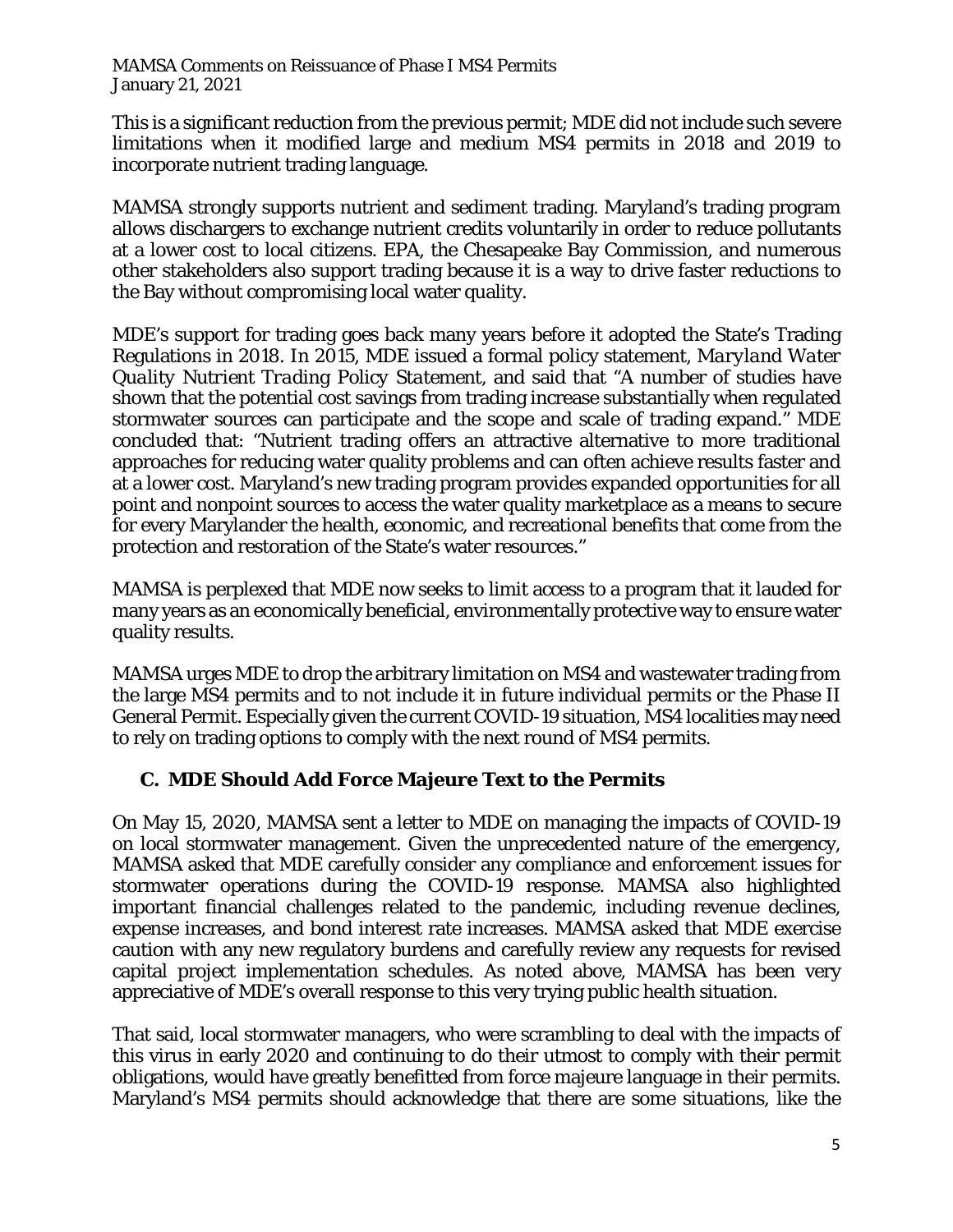rapid spread of coronavirus, that legitimately challenge even a gold-standard MS4 program.

Virginia has language in both its Phase I and II MS4 permits that has been approved by EPA Region III and that could be easily incorporated into all future MS4 permit reissuances.

Here is the Phase II MS4 General Permit regulatory language:

In the event the operator is unable to meet certain conditions of this permit due to circumstances beyond the operator's control, the operator shall submit a written explanation of the circumstances that prevented state permit compliance to the department in the annual report. Circumstances beyond the control of the operator include abnormal climatic conditions; weather conditions that make certain requirements unsafe or impracticable; or unavoidable equipment failures caused by weather conditions or other conditions beyond the control of the operator). The failure to provide adequate program funding, staffing or equipment maintenance shall not be an acceptable explanation for failure to meet state permit conditions. The board will determine, at its sole discretion, whether the reported information will result in an enforcement action.

Here is the language from a select Phase I MS4 individual permit:

In the event the permittee is unable to meet conditions of this state permit due to circumstances beyond the permittee's control, a written explanation of the circumstances that prevented permit compliance shall be submitted to the Department in the annual report. Circumstances beyond the permittee's control may include abnormal climatic conditions; weather conditions that make certain requirements unsafe or impracticable; or unavoidable equipment failure caused by weather conditions or other conditions beyond the reasonable control of the permittee (operator error and failure to properly maintain equipment are not conditions beyond the control of the permittee). The failure to provide adequate program funding, staffing or equipment maintenance shall not be an acceptable explanation for failure to meet permit conditions. The Board will determine, at its sole discretion, whether the reported information will result in an enforcement action. In addition, the permittee must report noncompliance which may adversely affect surface waters or endanger public health in accordance with Part 11.1.

MAMSA notes that in both cases the State Water Control Board retains the sole discretion to decide whether to pursue enforcement for alleged noncompliance. What this language does offer, however, is some guidance to permittees about how they should handle a serious situation that makes it temporarily impracticable, unsafe, or even impossible to follow specific requirements of their permits.